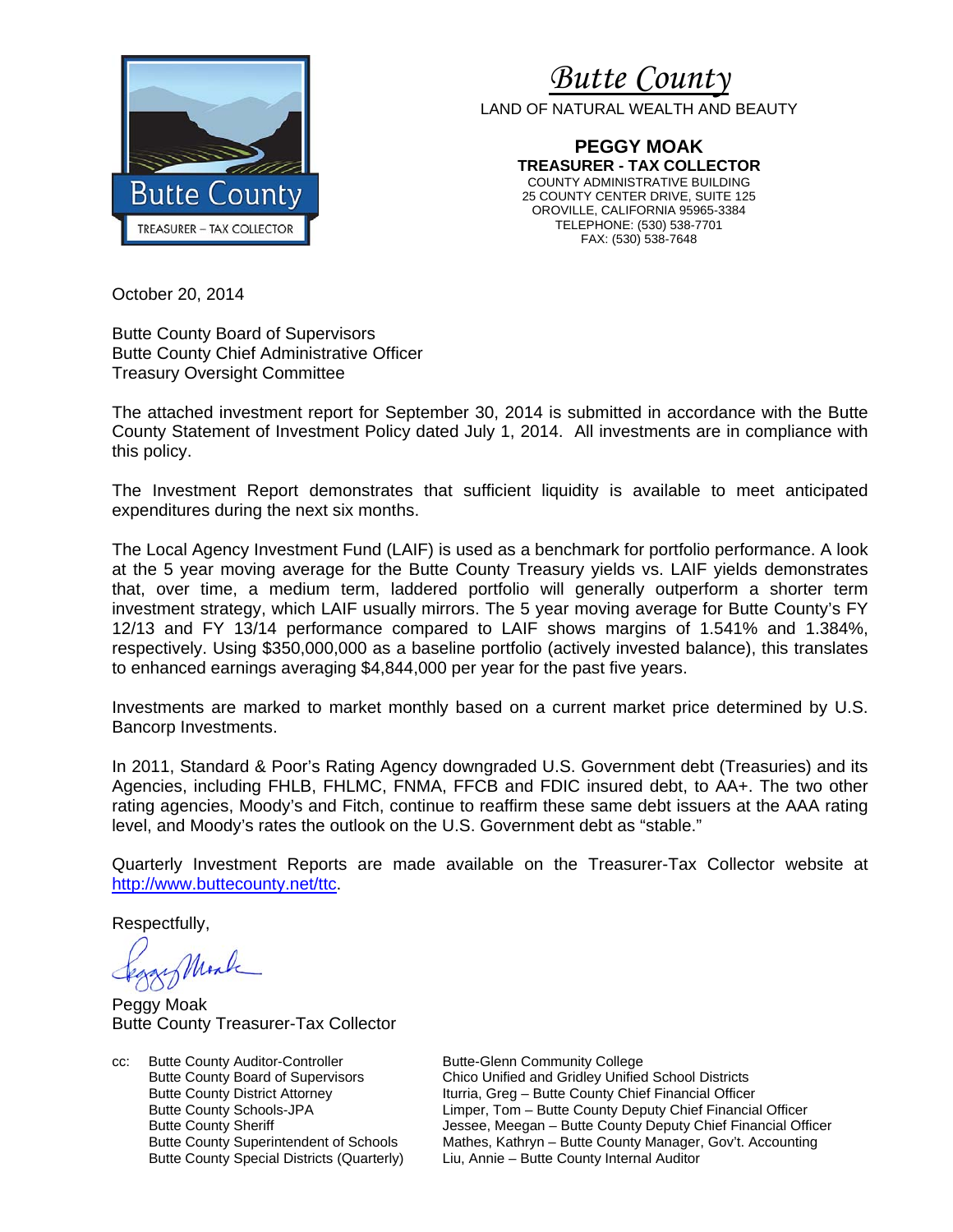

# **BUTTE COUNTY TREASURER'S INVESTMENT REPORT**

#### **September 30, 2014**

| <b>ACTIVELY MANAGED PORTFOLIO:</b>                                                                                                                                       | <b>YIELD TO</b><br><b>MATURITY</b> | <b>WEIGHTED AVERAGE</b><br><b>MATURITY (DAYS)*</b> | <b>PAR VALUE</b>                                   | <b>FAIR VALUE</b>                                  | <b>COST CARRIED</b>                                |
|--------------------------------------------------------------------------------------------------------------------------------------------------------------------------|------------------------------------|----------------------------------------------------|----------------------------------------------------|----------------------------------------------------|----------------------------------------------------|
| <b>LOCAL AGENCY INVESTMENT FUND (LAIF)</b>                                                                                                                               | 0.246%                             |                                                    | 58,704,160.75                                      | 58,704,160.75                                      | 58,704,160.75                                      |
| <b>CALTRUST SHORT TERM</b>                                                                                                                                               | 0.405%                             |                                                    | 4.508.93                                           | 4,508.93                                           | 4,507.47                                           |
| <b>BANK MONEY MARKET (COLLATERALIZED)</b>                                                                                                                                | 0.260%                             |                                                    | 7,875,144.88                                       | 7,875,144.88                                       | 7,875,144.88                                       |
| <b>U.S. TREASURY NOTES</b>                                                                                                                                               | 1.632%                             | 1,672                                              | 5,000,000.00                                       | 4,982,810.00                                       | 5,000,891.65                                       |
| <b>MUNICIPAL BONDS</b>                                                                                                                                                   | 0.657%                             | 610                                                | 3,000,000.00                                       | 2,999,270.00                                       | 3,014,125.50                                       |
| <b>CORPORATE NOTES**</b>                                                                                                                                                 | 0.829%                             | 299                                                | 14,750,000.00                                      | 15,052,051.55                                      | 15,031,151.54                                      |
| <b>NEGOTIABLE CDS**</b>                                                                                                                                                  | 1.556%                             | 723                                                | 3,000,000.00                                       | 3,004,952.93                                       | 3,000,000.00                                       |
| <b>CERTIFICATES OF DEPOSIT (COLLATERALIZED)</b>                                                                                                                          | 1.000%                             | 371                                                | 5,500,000.00                                       | 5,500,000.00                                       | 5,500,000.00                                       |
| <b>FEDERAL AGENCY NOTES**</b>                                                                                                                                            | 1.253%                             | 1,256                                              | 276,485,000.00                                     | 275,869,369.98                                     | 276,878,602.50                                     |
| <b>TOTAL ACTIVELY MANAGED PORTFOLIO:</b>                                                                                                                                 | 1.057%                             | 978                                                | 374,318,814.56                                     | 373,992,269.02                                     | 375,008,584.29                                     |
| <b>SCHOOL BOND PROCEEDS</b> (see page 2 for details)<br><b>OPERATING ACCOUNTS</b><br><b>U.S. BANK CHECKING ACCOUNT DEPOSITS</b><br><b>OPERATING CASH</b><br><b>OTHER</b> |                                    |                                                    | 13,228,677.54<br>8,584,813.29<br>36,509.38<br>0.00 | 13,228,677.54<br>8,584,813.29<br>36.509.38<br>0.00 | 13,228,677.54<br>8,584,813.29<br>36,509.38<br>0.00 |
| <b>TOTAL TREASURER'S FUND LEDGER BALANCE:</b>                                                                                                                            |                                    | 396,168,814.77                                     | 395.842.269.23                                     | 396.858.584.50                                     |                                                    |
| <b>INVESTMENTS UNDER MANAGEMENT OF TRUSTEES</b> (see page 3 for details)                                                                                                 |                                    | 4,103,701.38                                       | 4,094,845.38                                       | 4,103,701.38                                       |                                                    |
|                                                                                                                                                                          |                                    |                                                    | <b>PAR VALUE</b>                                   | <b>FAIR VALUE</b>                                  | <b>COST CARRIED</b>                                |
| <b>TOTAL CASH AND INVESTMENTS:</b>                                                                                                                                       |                                    |                                                    | 400,272,516.15                                     | 399,937,114.61                                     | 400,962,285.88                                     |

| <b>SIX MONTH LIQUIDITY PROJECTIONS</b>                                                                                                       |                                                |  |  |  |  |  |  |
|----------------------------------------------------------------------------------------------------------------------------------------------|------------------------------------------------|--|--|--|--|--|--|
| Estimated Cash Receipts for Next Six Months<br>Estimated Disbursements for Next Six Months<br>Estimated Net Cash Flow for Next Six Months*** | 486,127,292<br>-449.297.572<br>36,829,720 (A1) |  |  |  |  |  |  |
| <b>Prudent Reserve</b>                                                                                                                       | $-30,000,000$ (A2)                             |  |  |  |  |  |  |
| <b>Securities Maturing</b><br>Local Agency Investment Fund / Cal Trust / MMF                                                                 | 10,750,000 (B)<br>66,583,813 (C)               |  |  |  |  |  |  |
| Total Liquidity for Next Six Months                                                                                                          | 84,163,533 (A1+A2+B+C)                         |  |  |  |  |  |  |
| Estimated Cash Available for Long Term Investment<br>Remaining Available Liquidity                                                           | $-30,000,000$<br>54.163.533                    |  |  |  |  |  |  |
| Total Par Value of actively managed investments maturing in less than 12 months:                                                             | 100,333,815                                    |  |  |  |  |  |  |
| Total Par Value of actively managed investments maturing in more than 12 months:                                                             | 273.985.000                                    |  |  |  |  |  |  |

\* Actual Weighted Average Maturity will be shorter, and actual dollar amount of investments maturing in less than 12 months will be higher than stated, due to call features on investments.<br>\*\* See page 5 for detailed list o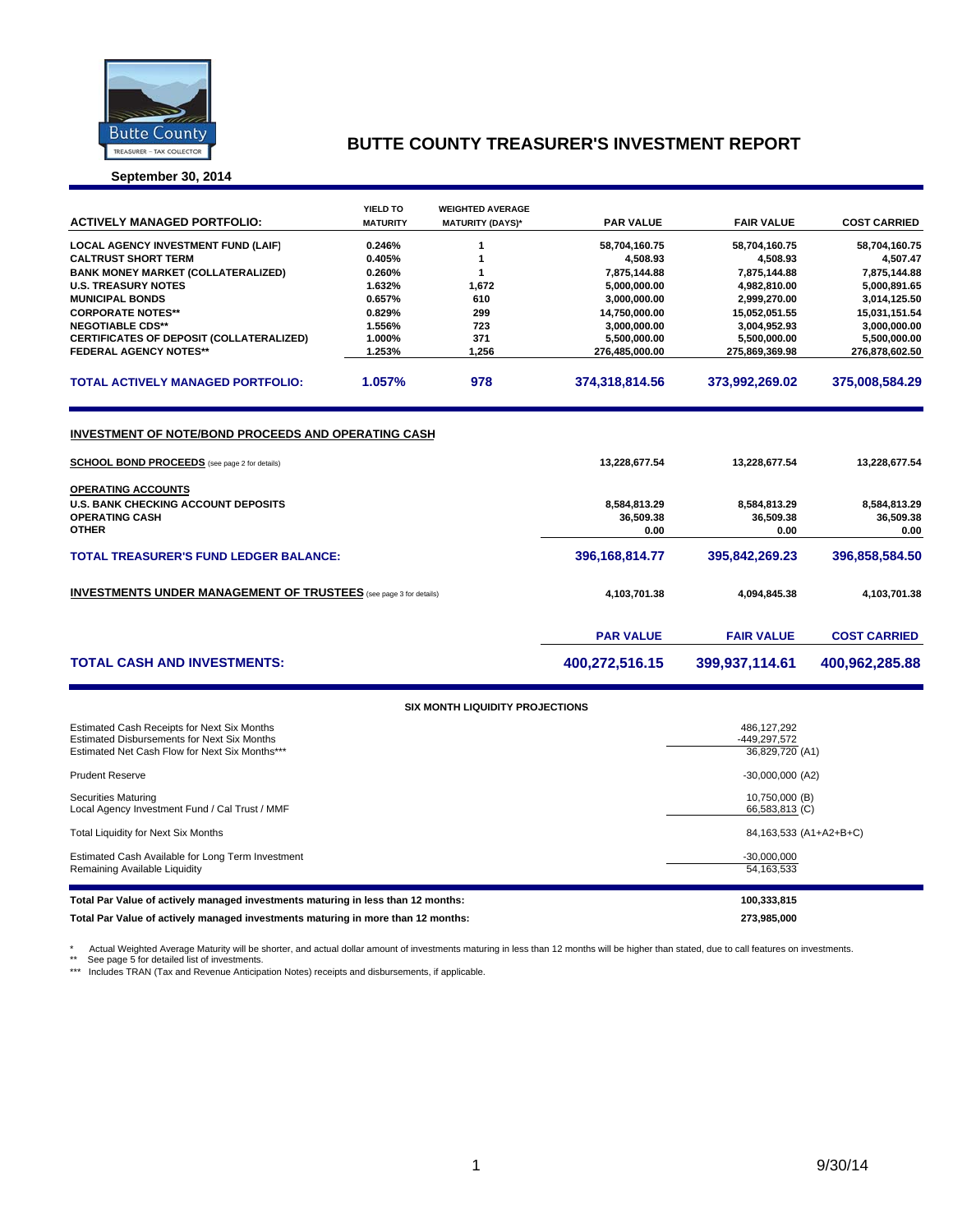## **BUTTE COUNTY TREASURER'S INVESTMENT REPORT**

### **INVESTMENT OF SCHOOL BOND PROCEEDS September 30, 2014**

| <b>BOND/NOTE DESCRIPTION</b>                       | <b>INVESTMENT</b><br><b>TYPE</b> | <b>MATURITY</b><br><b>DATE</b> | <b>DESCRIPTION</b> | <b>ANNUAL</b><br>YIELD* | <b>PAR</b><br><b>VALUE</b> | <b>FAIR</b><br><b>VALUE</b> | <b>COST</b><br><b>CARRIED</b> |
|----------------------------------------------------|----------------------------------|--------------------------------|--------------------|-------------------------|----------------------------|-----------------------------|-------------------------------|
| <b>BONDS - LOCAL AGENCY INVESTMENT FUND (LAIF)</b> |                                  |                                |                    |                         |                            |                             |                               |
| <b>Chico Unified Measure E Series A</b>            | LAIF                             |                                |                    | 0.246%                  | 13,228,677.54              | 13,228,677.54               | 13,228,677.54                 |
| Gridley Unified School District GO 2012            | LAIF                             |                                |                    | 0.246%                  | 0.00                       | 0.00                        | 0.00                          |
| <b>SUBTOTAL</b>                                    |                                  |                                |                    |                         | 13,228,677.54              | 13,228,677.54               | 13,228,677.54                 |
|                                                    |                                  |                                |                    |                         | <b>PAR</b><br><b>VALUE</b> | <b>FAIR</b><br><b>VALUE</b> | <b>COST</b><br><b>CARRIED</b> |
| <b>GRAND TOTAL</b>                                 |                                  |                                |                    |                         | 13,228,677.54              | 13,228,677.54               | 13,228,677.54                 |

\* Yields quoted above are a snapshot per investment type. Actual yields earned on school bonds are calculated by the Treasurer's office and are a composite of investment earnings less Treasury costs.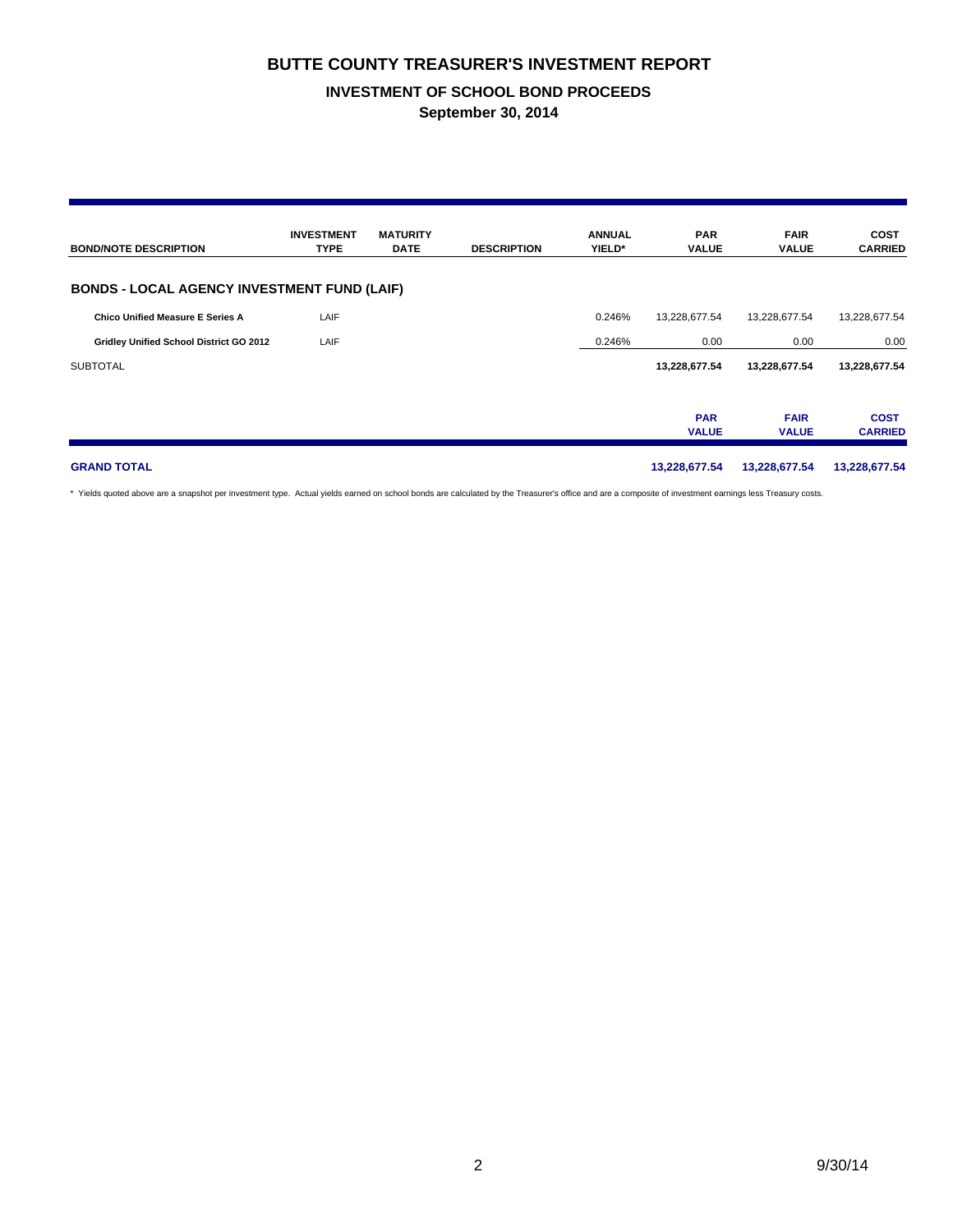## **BUTTE COUNTY TREASURER'S INVESTMENT REPORT**

## **INVESTMENTS UNDER MANAGEMENT OF TRUSTEES**

**September 30, 2014**

|                                                 | <b>INVESTMENT</b>      | <b>MATURITY</b> |                              | <b>ANNUAL</b> | <b>PAR</b>   | <b>FAIR</b>  | <b>COST</b>    |
|-------------------------------------------------|------------------------|-----------------|------------------------------|---------------|--------------|--------------|----------------|
| <b>LOAN PROGRAM</b>                             | <b>TYPE</b>            | <b>DATE</b>     | <b>DESCRIPTION</b>           | <b>YIELD</b>  | <b>VALUE</b> | <b>VALUE</b> | <b>CARRIED</b> |
|                                                 |                        |                 |                              |               |              |              |                |
| <b>2004 PENSION OBLIGATION BONDS</b>            |                        |                 |                              |               |              |              |                |
| <b>WELLS FARGO BANK, TRUSTEE</b>                |                        |                 |                              |               |              |              |                |
| Series A Bond Fund #XXXX1106                    | <b>Money Market</b>    |                 | HERITAGE MM #3106            | 0.010%        | 1,813,033.30 | 1,813,033.30 | 1.813.033.30   |
| Int. Rate Stabilization Fund #XXXX1109          | Money Market           |                 | HERITAGE MM #3106            | 0.010%        | 1,004.89     | 1,004.89     | 1,004.89       |
|                                                 | Pooled Agency Funds    |                 | Local Agency Investment Fund | 0.246%        | 1,628.50     | 1,628.50     | 1,628.50       |
| Series B Interest Fund #XXXX1301                | Money Market           |                 | HERITAGE MM #3106            | 0.010%        | 483,369.59   | 483,369.59   | 483,369.59     |
| Series B Bond Fund #XXXX1305                    | Money Market           |                 | HERITAGE MM #3106            | 0.010%        | 436,279.29   | 436,279.29   | 436,279.29     |
| <b>SUBTOTAL</b>                                 |                        |                 |                              |               | 2,735,315.57 | 2,735,315.57 | 2,735,315.57   |
|                                                 |                        |                 |                              |               |              |              |                |
| <b>2004 WORKERS' COMPENSATION</b>               |                        |                 |                              |               |              |              |                |
| <b>York Risk Services Group</b>                 |                        |                 |                              |               |              |              |                |
| - Claim Administrators                          |                        |                 |                              |               |              |              |                |
| Umpqua Bank #XXXXX2601                          | <b>Commercial Bank</b> |                 | <b>Business Checking</b>     | <b>NA</b>     | 154,148.93   | 154,148.93   | 154,148.93     |
| <b>SUBTOTAL</b>                                 |                        |                 |                              |               | 154.148.93   | 154,148.93   | 154,148.93     |
| 2006 COP - NEAL ROAD RECYCLING & WASTE FACILITY |                        |                 |                              |               |              |              |                |
| <b>WELLS FARGO BANK, TRUSTEE</b>                |                        |                 |                              |               |              |              |                |
| Certificate Reserve Fund #XXXX0800              | <b>Money Market</b>    |                 | Gov MMF Service Fund #743    | 0.010%        | 8.500.22     | 8.500.22     | 8.500.22       |
|                                                 | US Treas/Agency        | 8/07/2017       | FHLMC #3134G3ZR4             | 1.000%        | 1.200.000.00 | 1,191,144.00 | 1,200,000.00   |
| Base Rental Payment Fund #XXXX0801              | Money Market           |                 | Gov MMF Service Fund #743    | 0.010%        | 5.34         | 5.34         | 5.34           |
| Expense Fund #XXXX0802                          | Money Market           |                 | Gov MMF Service Fund #743    | 0.010%        | 5,731.32     | 5,731.32     | 5,731.32       |
| <b>SUBTOTAL</b>                                 |                        |                 |                              |               | 1,214,236.88 | 1,205,380.88 | 1,214,236.88   |
|                                                 |                        |                 |                              |               |              |              |                |
|                                                 |                        |                 |                              |               | <b>PAR</b>   | <b>FAIR</b>  | <b>COST</b>    |
|                                                 |                        |                 |                              |               | <b>VALUE</b> | <b>VALUE</b> | <b>CARRIED</b> |
| <b>GRAND TOTAL</b>                              |                        |                 |                              |               | 4,103,701.38 | 4,094,845.38 | 4,103,701.38   |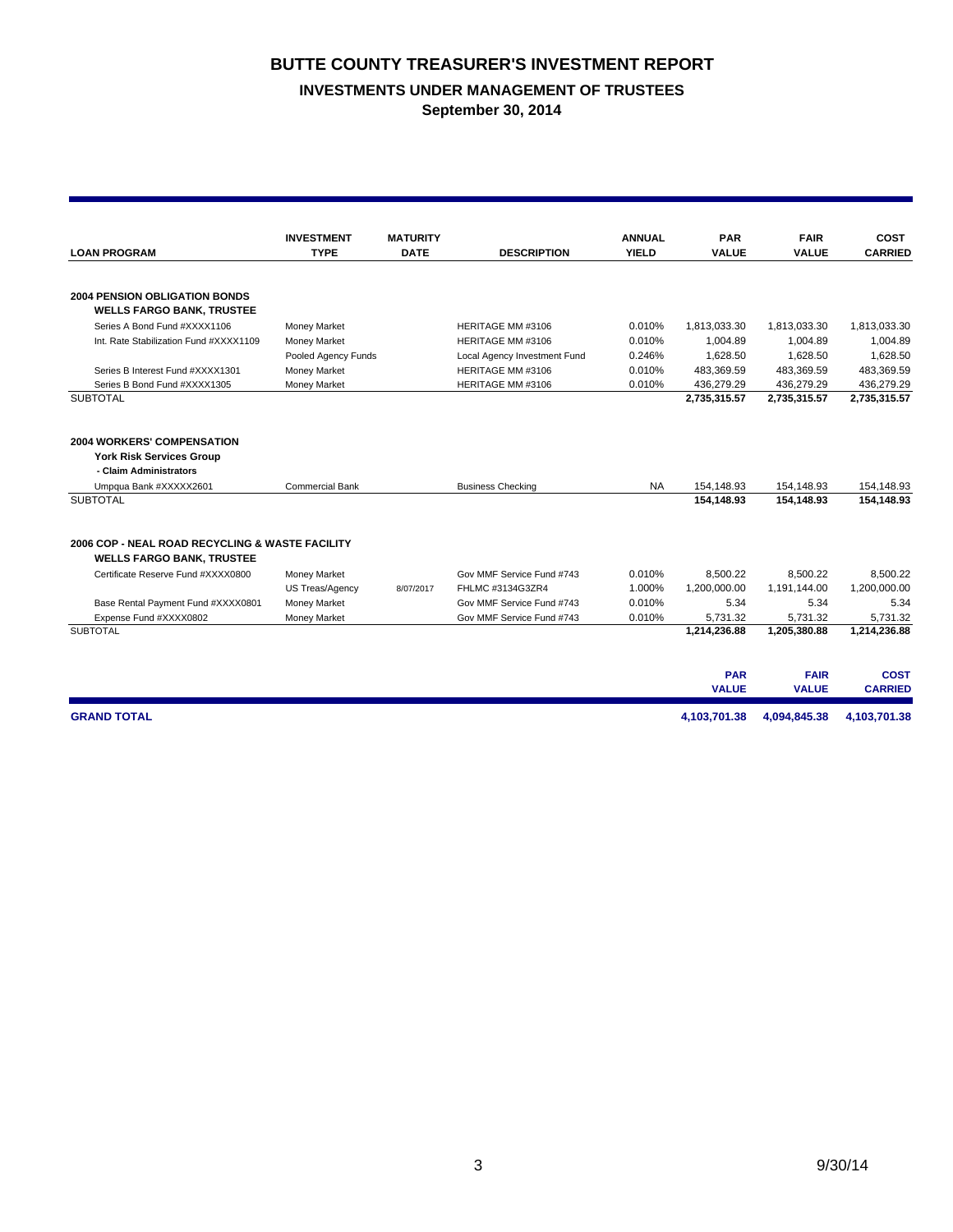### **BUTTE COUNTY TREASURER'S INVESTMENT REPORT September 30, 2014 ACTIVELY MANAGED PORTFOLIO "AT-A-GLANCE"**





**\*\* This chart does not include deposits from TRAN, Bond Proceeds, or Investments under Management of Trustees.**

 **It is intended to demonstrate cash flow trends and establish a baseline for the portfolio, enabling medium term investments.**